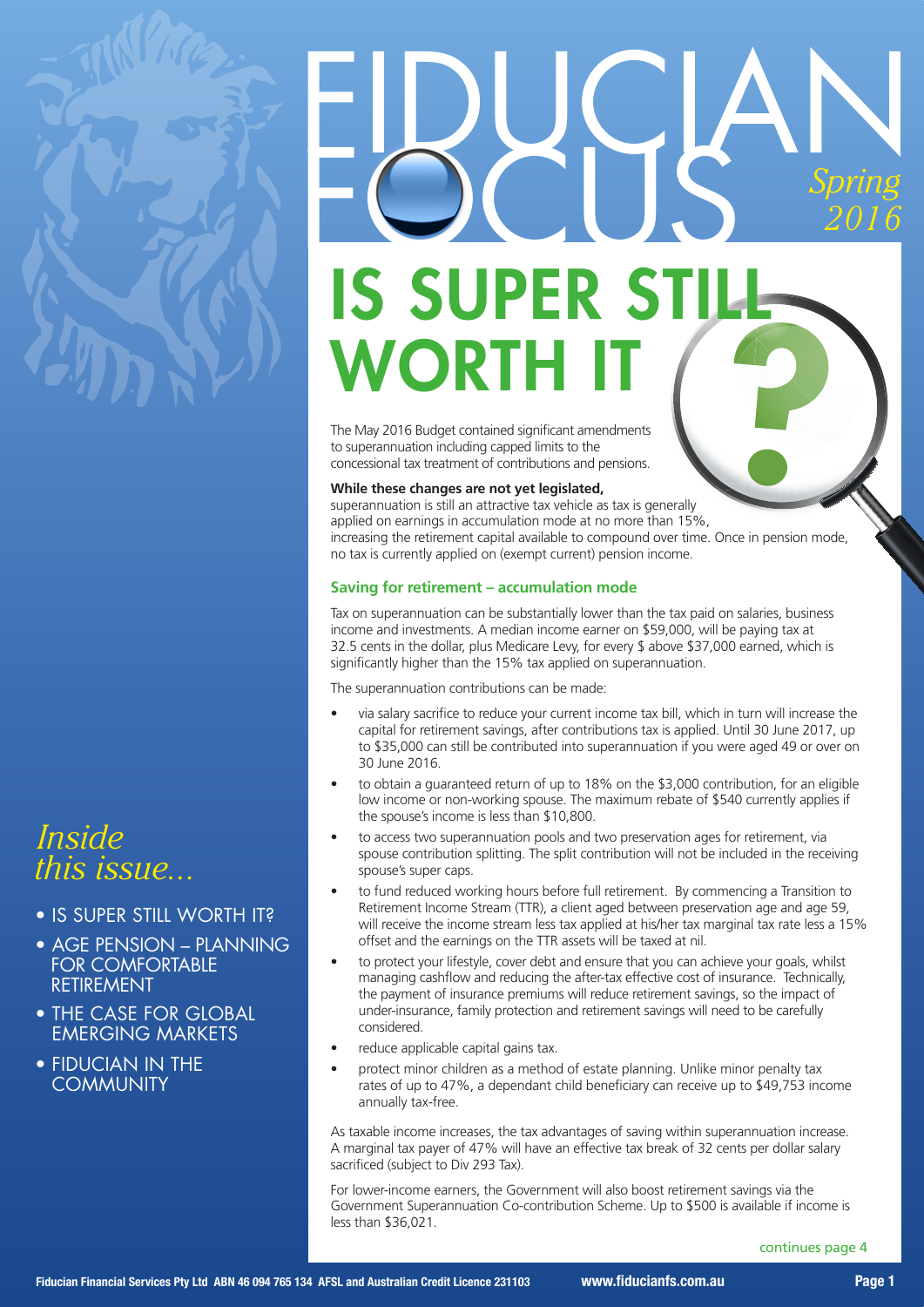## AGE PENSION – PLANNING FOR COMFORTABLE RETIREMENT

Accessing Age Pension income support is an opportunity to access certain income and other concessions and savings during retirement. The Social Security system also allows a retiree to supplement income to a more comfortable living standard from savings and/or use these retirement savings to access capital growth opportunities to increase the likelihood that these investments will last through retirement.

Given historically low interest rates, a 65-year-old couple would need to invest about \$1.2 million in an annuity to achieve the same return as a full Age Pension (currently \$34,252 per year).

#### **January 2017 Assets Test change – allowances and pensions**

The Age Pension is subject to age, residency, assets and income test rules.

In January 2017, the number of eligible Age Pensioners will be reduced by the application of an increase in the Assets Test-free area and the doubling of the assets reduction (taper) rate from \$1.50 to \$3 for every \$1,000 above the new assets thresholds.

This change will affect all recipients for allowances and pensions, as the amount received from Centrelink is the lesser of the income payment calculated under both the Assets and the Income Tests.

Low-income clients with assets between the current Assets Test-Free Areas will become eligible to receive the full Age Pension:

| <b>Asset Test Free Area</b> | August 2016 | <b>January 2017</b> |
|-----------------------------|-------------|---------------------|
| Single homeowner            | \$209,000   | \$250,000           |
| <b>Couple homeowner</b>     | \$296,500   | \$375,000           |
| Single non-homeowner        | \$360,500   | \$450,000           |
| Couple non-homeowner        | \$448,000   | \$575,000           |

Critically, the doubling of the taper rate will reduce the part-pension for many Age Pensioners with mid-level assets and eliminate the pension at a lower maximum threshold. A couple homeowner currently receiving a part-pension with assets of \$1,175,000 will no longer receive the Age Pension, as their assets exceed the expected 2017 disqualifying limit of \$823,000.

#### **Assets test – couple homeowner**

(Based on maximum total couple - combined Age Pension rate)



Should the Age Pension be lost on 1 January 2017, previous Age Pensioners will:

- be automatically issued with the Commonwealth Seniors Health Card (if Age Pension Age or above) or the Health Care Card for those below Age Pension Age. These cards will be exempt from the usual income tests indefinitely
- lose Centrelink Concessional Income treatment for Account Based Pensions acquired before 1 January 2015. The account-based pension will instead become subject to deeming rules unless there is access to another income support payment, and treated as a normal financial asset earning a set rate of income, irrespective of the income actually generated. The current deeming rates are 1.75% and 3.25%, while the current RBA cash rate is 1.5%

Deeming will be applied permanently, irrespective of whether the Age Pension is later reclaimed

- lose the Pensioner Concession Card. The Pensioner Concession Card reduces the cost of medicines under the Pharmaceutical Benefits Scheme, and allows access to various concessions available from state and territory governments and local councils, such as reductions in property and water rates and reductions in energy bills.
- Potentially see an increase in Aged Care Daily Fees if the impact of deeming income from a previously non-deemed allocated pension is greater than the loss of the Age Pension.

#### **How can you prepare for the change?**

The January 2017 Assets change will reduce the part-pension for 235,000 pensioners, with another 91,000 losing their full Age Pension entitlement. These pensioners will need to consider their options:

- How they will replace their lost income?
- Will they draw more from their retirement savings or change how their retirement assets are structured?
- Can they trim their budget? Will they cut planned expenditure, for example, a holiday?
- Is there anything they can do now to manage the Centrelink Assets Tests?

Your Fiducian financial planner is always happy to assist. If you would like assistance with managing the Age Pension changes or any other financial advice, please contact your planner.

#### Sources:

http://www.humanservices.gov.au

2016 thresholds correct as at July 2016. Source: http:// www.humanservices.gov.au/customer/enablers/assets/

2017 thresholds based on: The Hon Scott Morrison MP, 2015, Rebalance Assets Test Parameters - Non Homeowners Pension Impact, Media Release (related file), 7 May, Department of Human Services, Canberra.

www.catholicsuper.com.au/assets-test, accessed 8/8/2016 'retirees ripped off', tiffany korssen, heraldsun.com.au, accessed 7/8/2016

ASFA Retirement Standard www.superannuation.asn/au/ resources/retirement-standard, sourced 8/8/2016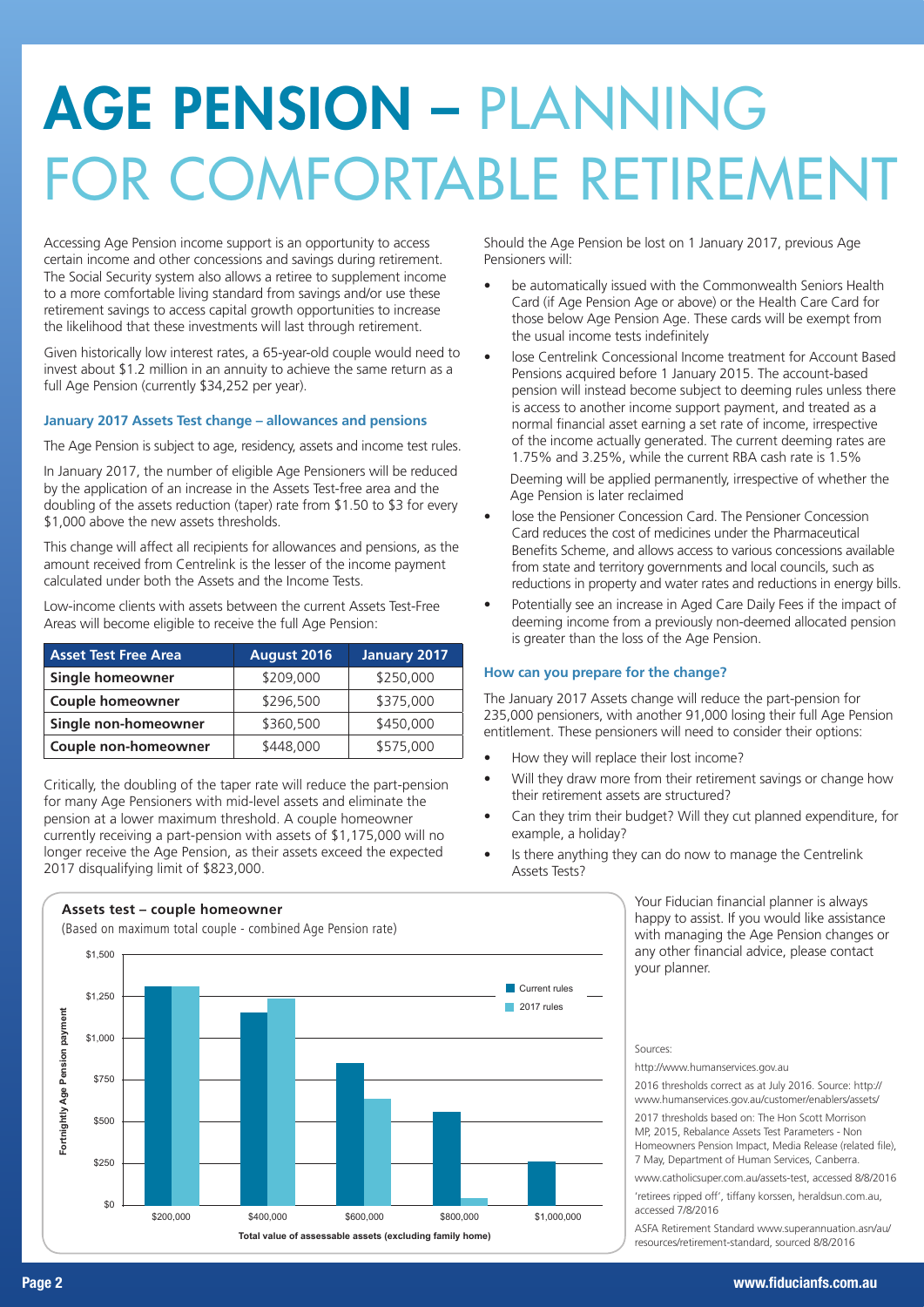## THE CASE FOR GLOBAL EMERGING MARKETS

*Andrew Heyden, Aberdeen Asset Management Limited, an underlying manager for the Fiducian Global Smaller Companies and Emerging Markets Fund*

The longer-term growth themes behind emerging markets (EM) are generally well understood. These are countries and regions of the world that have relatively young, hardworking, populations, where people are aspiring to more western-like, middle class, lifestyles. The ambitions of these people have been driving above average economic growth in these countries, which has in turn led to attractive investment opportunities in many of the sharemarkets of these developing countries.

Despite this, developed market equities have generally outperformed emerging market equities over the last few years, particularly in the US. However, signs are increasing that emerging markets offer better prospects going forward, versus their developed market peers, for several reasons.

- **1. The 'perceived' slowdown in China.** We believe markets have probably over-reacted to this perception, given that China's economic growth rate is still significantly higher than most countries in the developed world. Furthermore, the government in China still has significant ability to manage the economy through any future headwinds.
- **2. The strength of the US Dollar (USD).** A strong USD is generally a headwind for EM equities and the USD has been relatively strong against most currencies including EM currencies, over the last 3-4 years. This has been in anticipation of higher interest rates in the US which are now looking less and less likely. Hence we believe it is likely that the USD will be flat to weaker going forward, which would be a neutral to positive factor for EM equities.
- **3. Developed market headwinds.** Since the global financial crisis of 2008, there has been significant stimulus provided to developed market economies, including very low interest rates, 'quantitative easing' programs and governments running budget deficits. In many regards the taps have been turned on 'full' in these countries. However, severe imbalances remain, including elevated asset prices (especially bond prices) but also, in some cases, equity and property prices. Such imbalances are not as extreme in most developing economies.
- **4. Valuations.** The average 'price-to-book' ratio is a common way of assessing how cheap or expensive equity markets are. As the chart shows, emerging markets are currently trading at around a 30% discount to developed markets. We have not seen this level of discount for more than a decade.

For these reasons we believe that emerging market equities offer an opportunity for investors to gain exposure to those developing parts of the global economy that are growing at faster rates than most developed economies, at prices that are relatively attractive in historical terms.

#### **Valuations – trading at a discount to developed market equities**

Recent discount is widest in over a decade





*"Signs are increasing that emerging markets offer better prospects going forward, versus their developed market peers, for several reasons"*